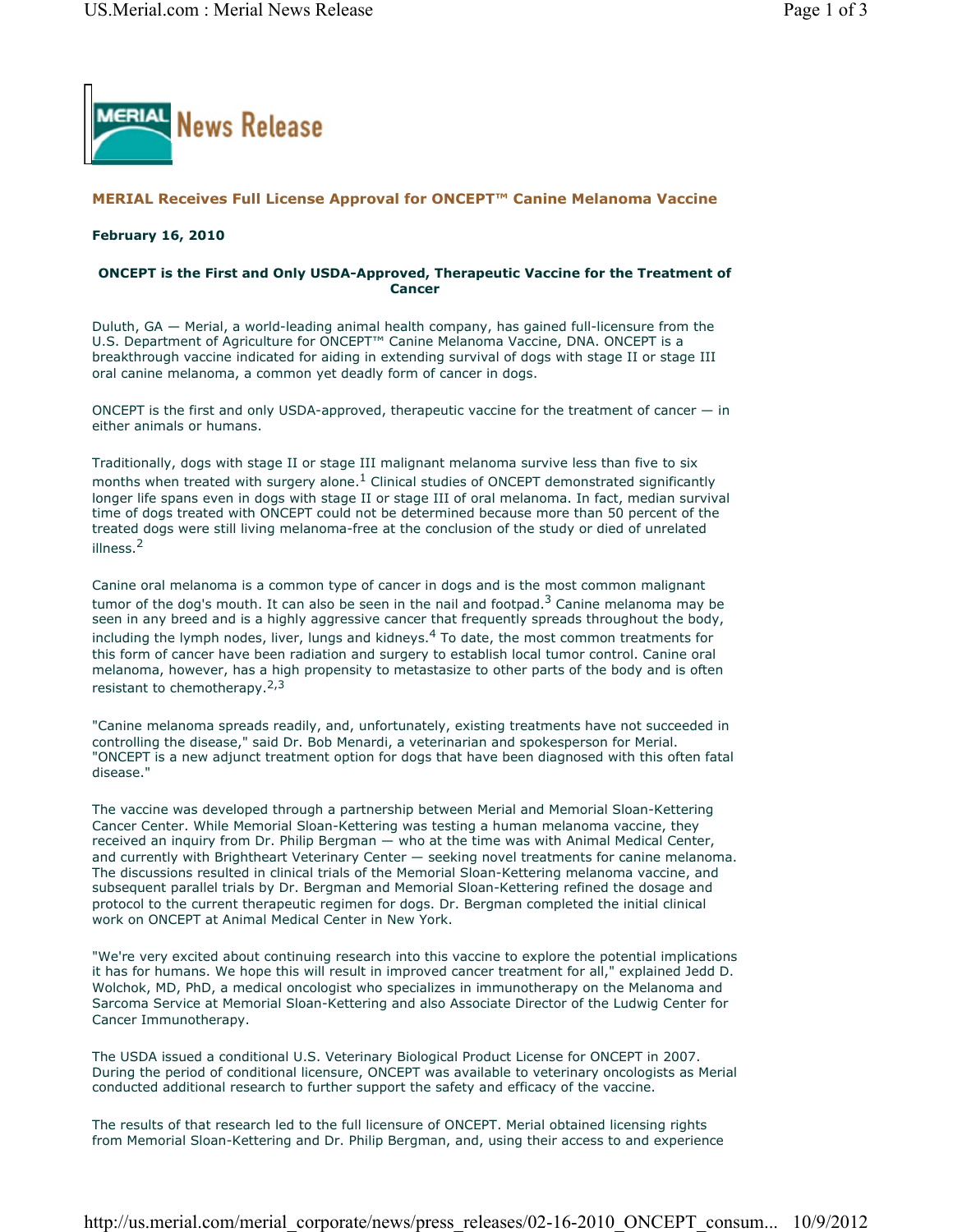with DNA vaccine technology licensed from Vical Incorporated (Nasdaq: VICL), completed the industrialization and regulatory requirements for full licensure. The vaccine will be administered via a Canine Transdermal Device, which delivers the vaccine without the use of a needle.<sup>5</sup> The device was developed in conjunction with Bioject, Inc., a Portland-based drug delivery company (OTCBB: BJCT).

"The Canine Transdermal Device makes administration of the vaccine easy and quick for oncologists and their patients, leaving one less worry for dog owners dealing with their pet's cancer treatment" said Dr. Richard Stout, executive vice president and chief medical officer of Bioject. "We are proud to work with Merial in bringing this breakthrough product to market."

"The approval of ONCEPT is a milestone in the cancer vaccine field and a significant advancement for our DNA delivery technology platform," said Vijay B. Samant, Vical's President and Chief Executive Officer. "Therapeutic vaccines  $-$  the holy grail of vaccinology  $-$  are delivered after disease onset to impede disease progress for the patient's benefit. We believe this achievement is a major step toward the initial approvals of therapeutic vaccines for humans."

ONCEPT is available for use by specialists practicing veterinary oncology, so pet owners will want to ask their veterinarians about how best to access this treatment option.

## #######

 $1B$ ergman PJ, Wolchok JD. Of Mice and Men (and Dogs): development of a xenogeneic DNA vaccine program for canine malignant melanoma. *Cancer Therapy* 2008;6:817-826.

 $2$ Data on file at Merial. Study 05-171. 2009.

<sup>3</sup>Bergman PJ, et al. Development of a xenogeneic DNA vaccine program for canine malignant melanoma at the Animal Medical Center. *Vaccine* 2006;24:4582-4585.

 $4$ Liao JCF, et al. Vaccination with human tyrosinase DNA induces antibody responses in dogs with advanced melanoma. *Cancer Immunity* 2006;6:8-17. 5ONCEPT product label.

ONCEPT™ is a trademark of Merial. ©2010 Merial Limited. Duluth, GA. All rights reserved.

#### **For further information please contact:**

Natasha Joseph 678-638-3690 natasha.joseph@merial.com

Merial is a world-leading, innovation-driven animal health company, providing a comprehensive range of products to enhance the health, well-being and performance of a wide range of animals. Merial employs approximately 5,700 people and operates in more than 150 countries worldwide. Its 2009 sales were \$2.6 billion. Merial is the Animal Health subsidiary of sanofi-aventis. For more information, please see **www.merial.com**.

Bioject Medical Technologies Inc., based in Portland, Oregon, is an innovative developer and manufacturer of needle-free injection therapy systems (NFITS). NFITS provide an empowering technology and work by forcing medication at high speed through a tiny orifice held against the skin. This creates a fine stream of high-pressure fluid penetrating the skin and depositing medication in the tissue beneath. The Company is focused on developing mutually beneficial agreements with leading pharmaceutical, biotechnology, and veterinary companies. For more information about Bioject, visit **www.bioject.com**.

Vical researches and develops biopharmaceutical products based on its patented DNA delivery technologies for the prevention and treatment of serious or life-threatening diseases. Potential applications of the company's DNA delivery technology include DNA vaccines for infectious diseases or cancer, in which the expressed protein is an immunogen; cancer immunotherapeutics, in which the expressed protein is an immune system stimulant; and cardiovascular therapies, in which the expressed protein is an angiogenic growth factor. Additional information on Vical is available at **www.vical.com**.